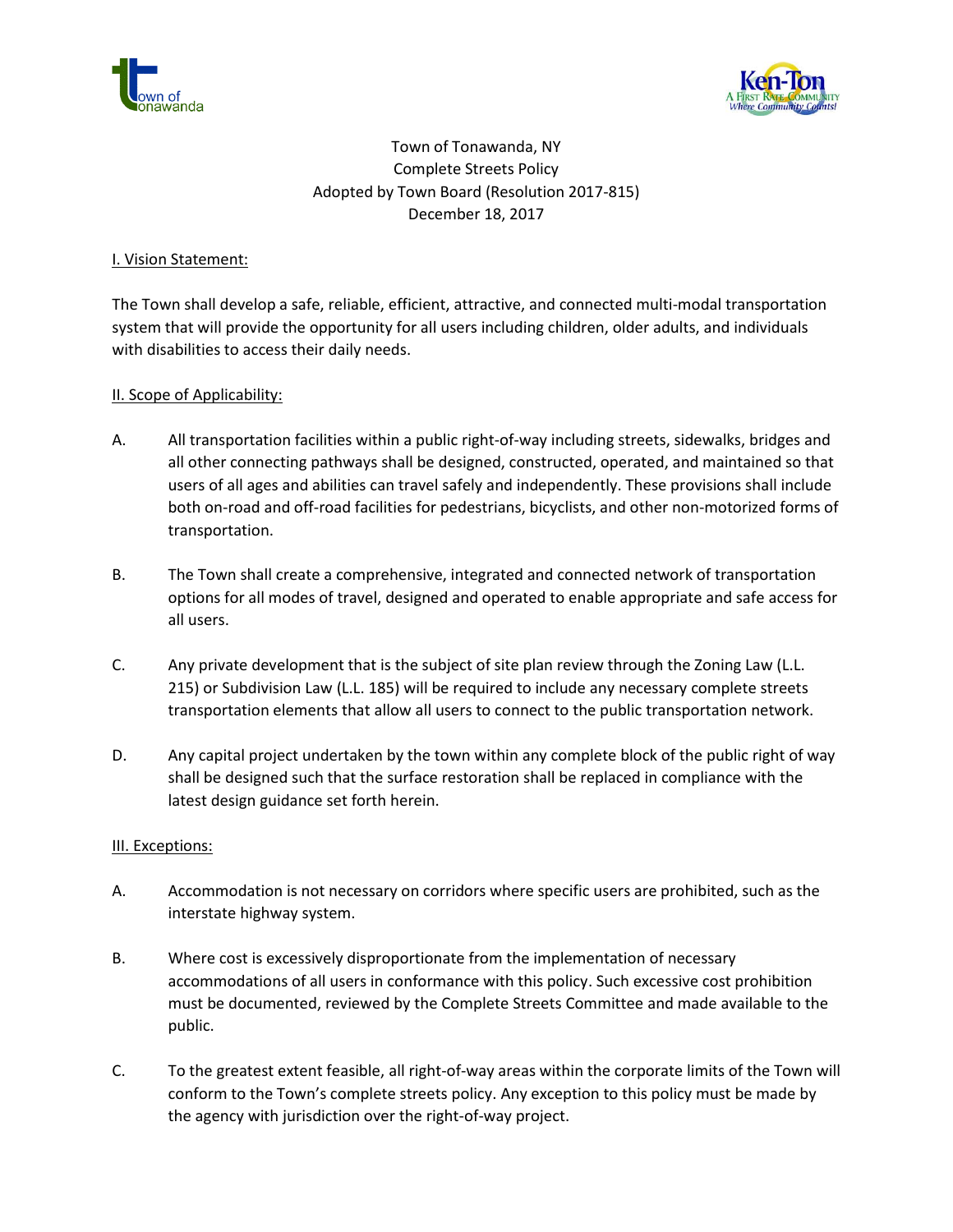



1. Within Town right-of-way areas, the Town's Highway Superintendent shall have the discretionary authority to grant exceptions.

2. Within County of Erie right-of-ways, the Commissioner of Public Works shall have the discretionary authority to grant exceptions.

3. Within State of New York right-of ways, the Regional Director of the Department of Transportation shall have the discretionary authority to grant exceptions.

# IV. Design Guidelines

- A. The Town shall require the use of the best design guidance available for the planning and design of the complete streets network. Consideration of local context sensitivity will also guide the basis for design and implementation of the network segments. These design guidelines may include, but not be limited to, the:
	- 1. Highway Design Manual, New York State Department of Transportation
	- 2. Designing Walkable Urban Thoroughfares: A Context Sensitive Approach, 2010, Institute of Transportation Engineers (ITE) and Congress for the New Urbanism. [508-compliant]
	- 3. Guide for the Development of Bicycle Facilities, 2012, AASHTO.
	- 4. Guide for the Planning, Design, and Operation of Pedestrian Facilities, 2004, AASHTO.
	- 5. Proposed Guidelines for Pedestrian Facilities in the Public Right-of-Way, 2011 and 2013, U.S. Access Board.
	- 6. Roadside Design Guide, 2011, AASHTO.
	- 7. Urban Bikeway Design Guide, 2012, National Association of City Transportation Officials.
	- 8. Urban Street Design Guide, 2013, National Association of City Transportation Officials.
	- 9. Achieving Multimodal Networks, 2016, U.S. DOT Federal Highway Administration

#### V. Performance Measures

A. The Town will use a variety of performance measures to gauge the effectiveness of the complete streets initiative including:

- 1. American Community Survey Commuter Data
- 2. Crowd sourced bicycle route data (internet-based mobile applications)
- 3. Walk Score™ Walkability rankings
- 4. Number of Bike Lane Miles Installed
- 5. Number of new ADA-compliant curb ramps built
- 6. Bicycle, pedestrian, and multi-modal levels of service (LOS)
- 7. Mileage of sidewalks improved and maintained
- 8. Number of multi-user transit stops installed
- 9. Number of bicycle parking facilities installed
- 10. Number of children walking or biking to school